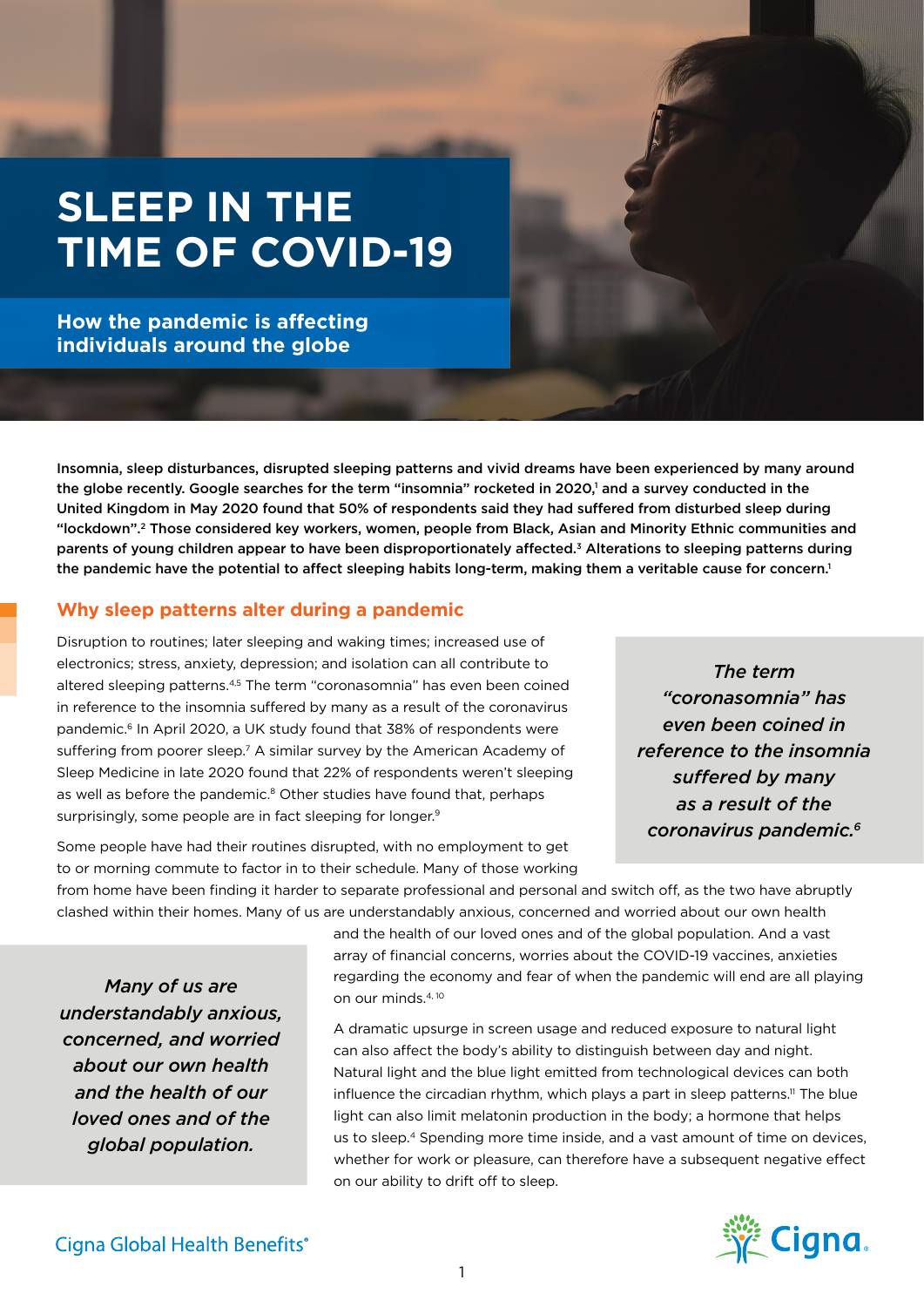# **The importance of sleep amid a pandemic**

Sleep is an important part of health and well-being in our daily lives; and this is more relevant than ever both during and in the aftermath of a global pandemic. Regular, quality sleep promotes our body's defences and supports a strong immune system. A 2015 study found that people getting under five hours of sleep per night were 4.5 times more likely to develop a cold when exposed to rhinovirus when compared to those getting seven hours of shuteye.<sup>12</sup>

*Regular, quality sleep promotes our body's defences and supports a strong immune system.*

Some studies have also concluded that a shortage of sleep can reduce the efficacy of some vaccines. A 2020 study found that poor sleep before and after receiving an influenza vaccination negatively affected the antibody responses to the vaccine.13

Brain function is closely associated with sleep; we are better able to think, learn, remember and make decisions when we have had sufficient sleep. Our moods are also affected; insufficient sleep can lead to low energy levels, irritability, anxiety and depression. It has also been linked to bipolar disorder and post-traumatic stress disorder (PTSD).4

A 2020 study found that 10% of workers returning to work after lockdown in China reported PTSD.14 With mental health suffering expected to be at a high in the coming months, the importance of sleep should not be underestimated. Furthermore, long-term sleep disruption can lead to health problems such as dementia and heart disease.15 Highlighting the importance of self-care and sleep during this period and beyond is key.6

### **Sleeping well**

There may not be a miracle cure for insomnia and disrupted sleep patterns, but there are various habits that can promote a good night's sleep. Following routines, both during the day and for getting up and going to bed, help your body know what to expect. Avoiding taking naps, eating dinner too late, exercising close to bedtime, drinking too much caffeine later in the day and using the bed as a workspace can also help prepare you for a soundless sleep. Avoiding

social media sites and news outlets is also advisable, particularly if you find yourself worrying about the pandemic and its seemingly never-ending consequences.6

#### **Concerns about increased substance use**

With an increase in difficulty sleeping and insomnia comes an amplified risk of substance misuse. Cognitive behavioral therapy is a treatment option often recommended for insomnia. In some cases, medications, such as sedatives, antidepressants, melatonin agonist and orexin receptor antagonists, might be advised.<sup>16</sup> Statistics



collated by Express Scripts from a month-long period in spring 2020 found that the number of prescriptions filled for anti-insomnia drugs in the U.S. rose by 14.8%. Prescriptions for anti-anxiety medications and antidepressants also followed a similar pattern.<sup>17</sup> While medication prescribed by a doctor familiar with an individual's medical history and condition can be a recommended course of treatment, it is important to be aware of the dangers of self-medicating. Some sleeping aids can be addictive.<sup>18</sup>

Studies have found that many people have been drinking more alcohol during the pandemic. Supermarket sales are up, and it is the younger generations in particular who are drinking more.<sup>19</sup> It can be seen as a distraction

technique and in some cases a coping mechanism. However, alcohol can lead to disjointed sleep and longer periods of being awake, as well as an increased risk of serious diseases such as liver disease, depression, breast cancer and heart attacks.<sup>19, 20</sup>

#### **Keep dreaming**

Over the course of 2020, dreams made it to the news, as many of us asked ourselves why we were suddenly having such strange dreams that we could remember so vividly. The Lyon Neuroscience Research Center has highlighted a 35% surge in recall and a 15% rise in negative dreams.<sup>21</sup>

*The Lyon Neuroscience Research Center has highlighted a 35% surge in recall and a 15% rise in negative dreams.21*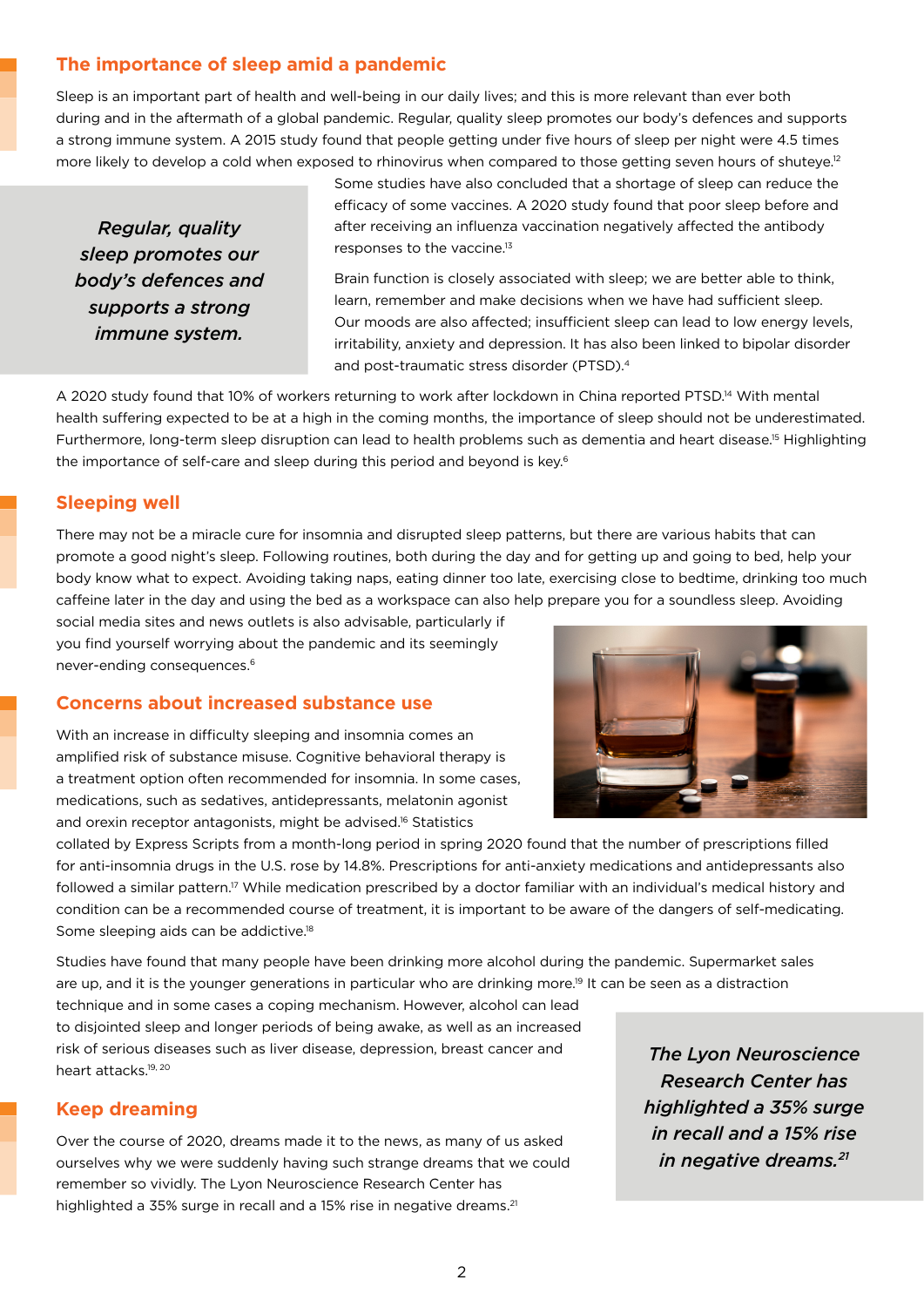

A Twitter account named We Dream of Covid-19 has over 1,000 tweets to date, as people share their vivid, extraordinary dreams.<sup>22</sup> Meanwhile, Harvard researcher Deirdre Barrett's online survey collated thousands of responses. Many tell of dreams about COVID-19 specifically, while others have shared stories of dreams about "bugs" in various forms, likely related to the connotation of a virus being a bug that can be caught.<sup>23</sup>

Dreams are more prevalent during rapid eye movement (REM) sleep periods, something we are generally having more of due to the altered sleeping patterns we are experiencing.<sup>24</sup> In addition, increased isolation, stress, lower sleep quality, awakenings

and hidden or unprocessed emotions are all thought to play a contributing part in this recent trend.<sup>21</sup> Previous episodes of dream surges and high-levels of recall include the aftermath of the 2001 attacks on New York City's World Trade Center<sup>24</sup>

The meaning of dreams isn't necessarily clear cut; and can sometimes simply indicate increased levels of stress. Dreams are generally not damaging or dangerous.15 However, bad dreams have been linked to generalized anxiety disorder among adults. Cognitive behavioral therapy as a treatment option resulted in a substantial decrease in the number of bad dreams experienced.25

If dreams are indicative of increased stress levels, something understandable and common during the COVID-19 pandemic, then they can only highlight the need for more sleep and the prioritization of self-care.

#### **Looking ahead**

Improving sleeping patterns and ensuring sufficient quality sleep every night is key in protecting mental health. Sleeping problems that come about during the pandemic do have the potential to become more serious, long-term conditions.26 Of particular concern is the connection between poor sleeping patterns and mental health disorders. People with PTSD and depression, among others, may be more at risk of disturbed sleep patterns.<sup>26</sup> Given findings

related to the prevalence of stress, depression and PTSD over recent months, this is something that we cannot afford to ignore.

There is a need for awareness, screening, improved habits, preventative care and treatment. As countries begin to gradually come out the other side of the deadly pandemic that has taken millions of lives, we are seeing a wave of mental health problems emerge. We as individuals and as collective populations need to prepare ourselves and become well-equipped to deal with them.

*Improving sleeping patterns and ensuring sufficient quality sleep every night is key in protecting mental health.*



#### References:

- 1. Web searches for insomnia surged at height of COVID-19 stay-at-home orders. Science Daily. [https://www.sciencedaily.com/](https://www.sciencedaily.com/releases/2020/11/201118141724.htm) [releases/2020/11/201118141724.htm](https://www.sciencedaily.com/releases/2020/11/201118141724.htm). Published November 18, 2020. Accessed February 08, 2021.
- 2. New data reveals how UK is sleeping under coronavirus lockdown. Ipsos MORI. [https://www.ipsos.com/ipsos-mori/en-uk/how-uk-is-sleeping](https://www.ipsos.com/ipsos-mori/en-uk/how-uk-is-sleeping-under-coronavirus-covid19-lockdown)[under-coronavirus-covid19-lockdown.](https://www.ipsos.com/ipsos-mori/en-uk/how-uk-is-sleeping-under-coronavirus-covid19-lockdown) Published June 4, 2020. Accessed February 08, 2021.
- 3. Who's been losing sleep during lockdown? Centre for population change. [http://www.cpc.ac.uk/docs/2020\\_PB55\\_Who's\\_been\\_losing\\_sleep\\_](http://www.cpc.ac.uk/docs/2020_PB55_Who) [during\\_lockdown.pdf.](http://www.cpc.ac.uk/docs/2020_PB55_Who) Published July 2020. Accessed February 08, 2021.
- 4. Sleep Guidelines During the COVID-19 Pandemic. Sleep Foundation. <https://www.sleepfoundation.org/sleep-guidelines-covid-19-isolation>. Updated December 17, 2020. Accessed February 08, 2021.
- 5. Sleep Neurologists Call It 'COVID-Somnia'—Increased Sleep Disturbances Linked to the Pandemic. Neurology Today. [https://journals.lww.com/](https://journals.lww.com/neurotodayonline/fulltext/2020/07090/sleep_neurologists_call_it.1.aspx) [neurotodayonline/fulltext/2020/07090/sleep\\_neurologists\\_call\\_it.1.aspx.](https://journals.lww.com/neurotodayonline/fulltext/2020/07090/sleep_neurologists_call_it.1.aspx) Published July 9, 2020. Accessed February 08, 2021.